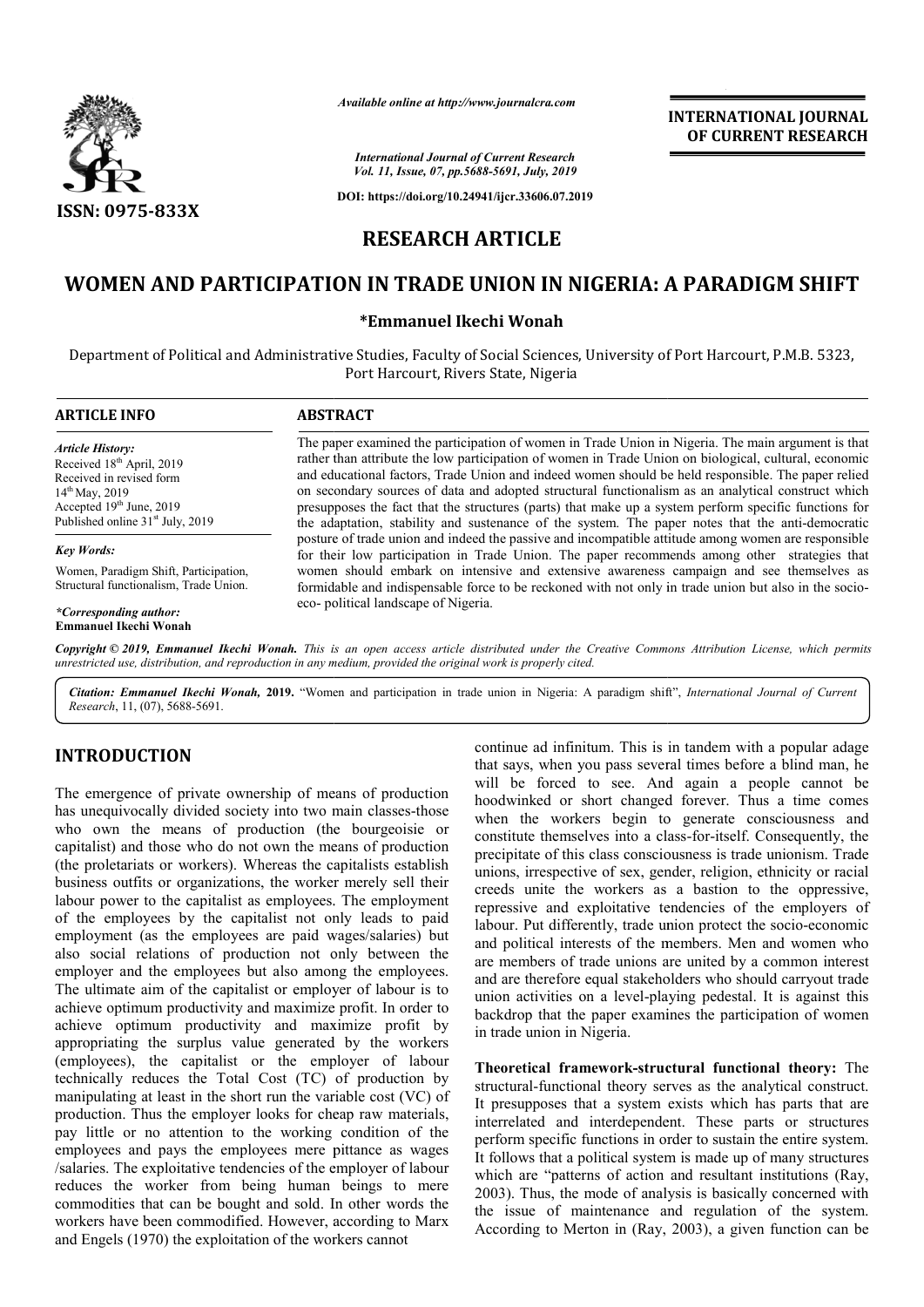performed by different structural arrangement and any given structural arrangement may also perform different kinds of consequences for the structure or system. Merton, (1949) in Ikpe (2010) explained that some patterns of actions are functional for the adaptation and stability of the system while other functions are dysfunctional. This means that the role performed by a structure can make or mar the system. The political system like other systems require the active and effective performance of roles by the structures in order to ensure system adaptation, sustenance and equilibrium. Aside from the governmental structure that performs the output functions of rulemaking, rule application and rule adjudicating, the input functions of political socialization and political communication are performed by non-governmental structures. Political parties, interest and pressure groups perform the input functions. Trade unions are pressure groups which perform input functions needed to constantly activate and buoy up the political system. Thus, trade unions are very important structures of the political system and its dysfunctionality can encumber the adaptation, stability and development of the political and socio-economic system of society. In order to enhance the functionality of trade unions, women who are equal stakeholders in trade unions should perform important roles as active members of trade unions. The utter neglect, alienation and relegation of women to the background in trade union activities is not in consonance with the collective bargaining spirit of trade union.

**Trade union in Nigeria: a capitalist perspective:** The history of trade union generally is rooted in struggle. Marx and Engels (1970) corroborated this fact of struggle when they said that "the history of all hitherto society is the history of class struggle". Marx and Engels (1970) therefore urged workers all over the nations to unite against the oppressive, suppressive and exploitative tendencies of the capitalist. Struggle and indeed unity are the watch words of trade unions. Ananti (2004) noted that "in a developing society such as Nigeria, trade unions are veritable instruments for socio-economic transformation and class struggle". Allan (1972) in Ananti (2004) said that "the unity of the employees makes the trade union a complete organization and as such constitutes a foundation of the trade union strength". In Nigeria, trade union played major role in the struggle for independence and this has continued in the post-independence era. For example, trade unions in Nigeria fought against military dictatorship and contributed in restoring democratic rule in Nigeria. Trade unions also championed the struggle against unpopular government policies that are anti-people (Ananti 2014). Such unpopular policies of government include removal of fuel subsidy, retrenchment of Nigeria workers and the refusal of the government of the day to honour agreement (Ananti 2014). It is obvious from the forgoing that trade unions in Nigeria were not only focused and united but also generous in their struggle for the common good of all Nigerians. Trade union is a bulwark against the inhuman treatment meted on the workers by the capitalist. It should be noted that capital as a factor of production has some characteristics, such as self-augmenting, exploitative and expansionary. These features are also transferred to a capitalist mode of production. No capitalist is a 'Father Christmas' as he is interested only in maximizing profit and appropriating surplus value. The unbridled quest for profit maximization and surplus value appropriation makes the capitalist to be oppressive, suppressive and exploitative. Ryndina, Chernikov and Khudokormov (1980) captured this view succinctly when they said that:

"Labour is a process which invariably involves man's active influences on nature. Under capitalism however, this process implies the consumption of the labor power bought by the capitalist. The worker works under the control of the capitalist, to whom the means of production and labour belong, for this reason, the product of labour which is created by the worker, is appropriated by the capitalist. As a result of the consumption of labour power, wage workers create value, which is greater than the value of their labour power. For instance, if the value of labour power is ten dollars, and the value created by the worker is twenty dollars, the difference, ie; surplus value is ten dollars. Thus surplus value is the value created by the labour of wage workers over and above the value of their labour power, and gratuitously appropriated by capitalists". The Nigerian state as the largest employer of labour possesses the oppressive, suppressive and exploitative tendencies of the capitalist. The apparati of the Nigerian state are seen by the political elites as veritable means of amassing wealth. Consequently, ascendancy to power has become a do-or-die affair Ake (1996) reaffirmed this fact when he noted that the state became an apparatus of violence, had narrow social bases, and relied for compliance on coercion rather than authority. Electoral process became marred with electoral irregularities (Oddih, 2007), and as a result, democracy was basically thrown to the dustbin as the people no longer decide who becomes their leader.

The political elites through the instrumentality of the Nigerian state appropriate what was socially produced by the Nigerian workers and deny the Nigerian workers what is due to them by paying them pittance as wages/salaries and refusing to improve the working conditions of their workers. A faulty distributive mechanism which was orchestrated by the political elites places more of the state resources in the hands of few individual (political elite, the so-called cabals who are mostly economic moguls) while the rest of Nigerians, particularly Nigerian workers are wallowing in seemingly abysmal deprivation and poverty. Regrettably, like the deadly ebola virus, the anti-democratic virus of the Nigerian state has infested trade unions in Nigeria. There are cases of electoral irregularities and manipulation during trade union elections which led to paralleled executive councils and the formation of new parallel bodies. Trade unionists in Nigeria are no longer guided by the common creed of solidarity forever, rather unions have become platforms to seek for governing space, political relevance and personal aggrandizement. Also worrisome is the fact women who, expectedly are part of the struggle for the emancipation of the Nigerian workers from the lethal cluthes of the oppressive, suppressive and exploitative capitalists and Nigerian state now occupy the back seat. Democracy demands that men and women should participate equally in the process of decision making and implementation. The question that boggles the minds is why is it that women are not in the mainstream of the activities of trade union in Nigeria.

**Women and participation in trade union in Nigeria: debunking the old argument:** The relevance of women in the socio-economic political development of any society cannot be over emphasized. The popular adage that says "train a woman and develop the community" is a pointer. However, women do not actively participate in the political process particularly at the gladiatorial level. The same low participation of women is also in trade unions. A cursory look at public offices and trade unions shows unfavourable dominance of males, (Parpart,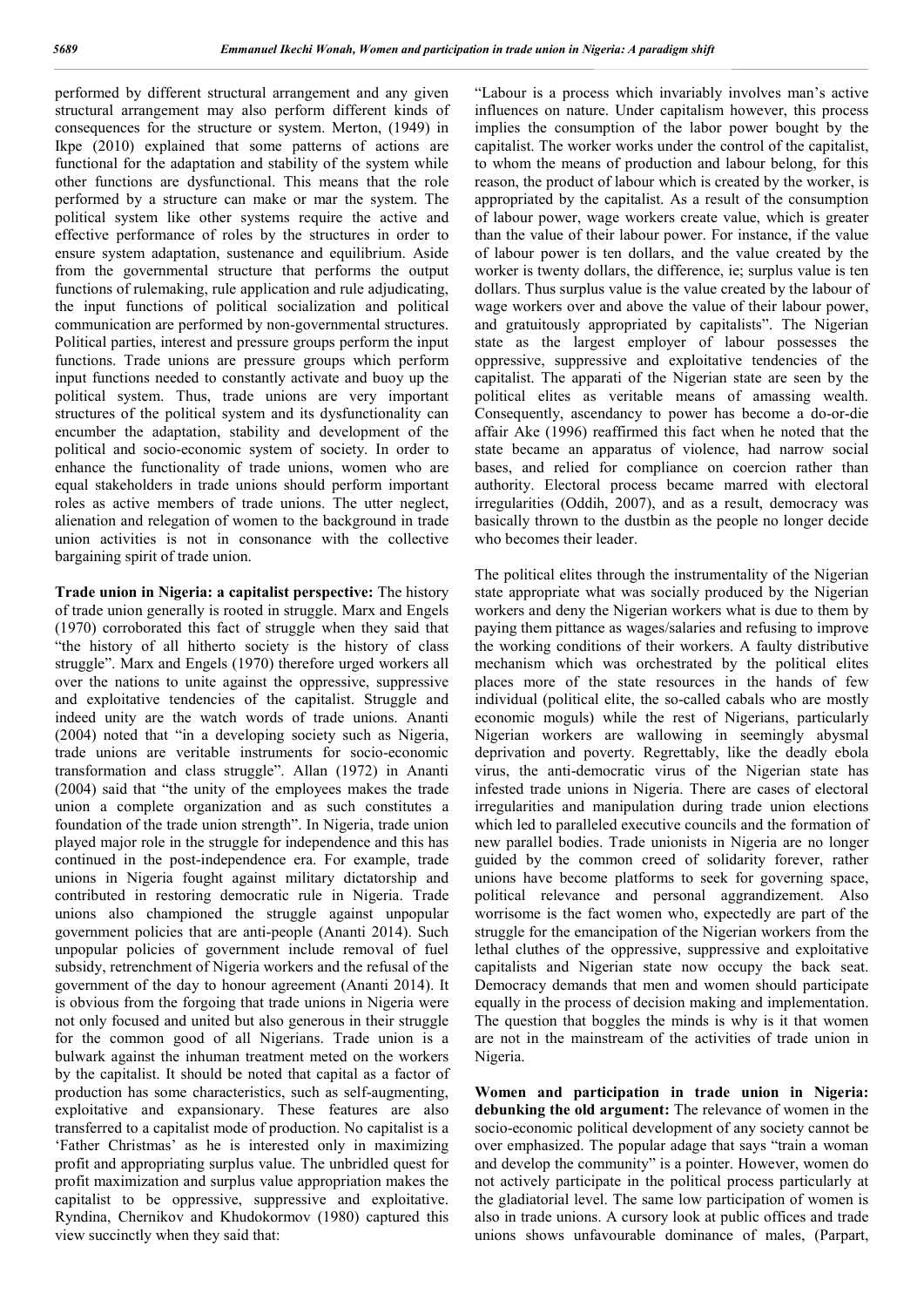1988) in Oparanma (2014) noted that women when compared to their counterparts from other African nations do not take active part in leadership of labour unions, and if at all, their participation is very minimal. This passive attitude of women which led to their low participation in politics and indeed trade union has been attributed to some factors. The factors include biological factor which explains the biologically determined sex roles for male and females. While the women are expected to be in the kitchen and perform household chores, the men take up paid employment. The cultural factor justifies the culturally imposed roles on man and woman. Thus gender roles are a product of culture rather than biology. Culture, in some societies forbids the woman from going out at odd hours. Political factors inhibits women from active participation in politics and trade union. The political system in Nigeria is violent and it is believed that women cannot withstand the violent nature of politics in Nigeria. For economic factor, it is believed that women do not have economic power and this restrains them from having accesses to state power. Educational factor claims that education is skewed to the advantage of the men. And because education is a sine-quanon for economic empowerment and by extension political participation at the gladiatorial level, more men dominate the process of decision-making. These factors mentioned above and indeed the patriarchal nature of Nigerian society are also responsible for the low participation of women in trade union activities.

Adefolaju (2016) noted that the effect of this inhibitive facts is that" it has been very difficult for women to enter modern-day wage employment and where they have, they are relegated to the background of the leadership and decision-making apparatus of the organization. As a result of this, women presence in key areas of the societal structure is but abysmal. For example very few of them are participating in politics, economic activities, especially in the formal sector, public or civil service and in the private sector of the economy. Much as these arguments or factors may have had grave impact on the participation of women in politics and trade union in the past, they are no longer tenable presently. Women are non-longer restrained by biologically sex determined roles. Most of the women are now bread winners of the family. Culture can no longer hinder women from active participation in trade union or politics. Women now occupy leadership positions and are very vocal at the family, community, state and national levels. Again, the cultural expectation that women should behave and dress in a particular way seems to be outmoded. It is no longer uncommon sight to see women in Nigeria wearing trousers, including married women in the local communities.

Furthermore, female circumcision as demanded by certain cultural practices is no longer in vogue. Women are also seem as competent breadwinners of some homes and pillars of community development projects either as individuals or as a group. Most of the traditional and religious practices have been swallowed by the ravaging western values and the virulent Christian faith. Where then lies the inhibitive hands of culture on women? It follows that gender inequality and indeed low participation of women in politics/trade union as a result of culturally imposed sex roles seem to have tapered off. In order words women are no longer culturally bound. In fact, in the true spirit of the Beijing conference, women have been "liberated". But what matters actually is not just the freedom from cultural restraints but more importantly is what they (women do with the freedom, it appears it is not yet Uhuru for

the women. The argument that the Nigerian political system is violent which scares away women as the weaker sex is no longer acceptable. The fact is that if women in Nigeria as far back as 1929, in spite of the brute force of the colonial masters were able to stage a protest, a violent one for that matter against the obnoxious and repressive colonial policies, then it will be absurd to continue to believe that violence can hinder women from active participation in politics and trade union. Whereas some men cannot withstand the sight of violence let alone participate in violent protest, some women join violent and aggressive secret cults, armed robbery gangs, kidnapping gangs and other aggression and violence prone groups. The economic empowerment monopoly by men is no more pervasive. Most women are now substantive breadwinners of the family. Infact given the economic realities in Nigeria, most men no longer marry women who are full time house wives, that is women who are considered to be liabilities. The cultural belief that the responsibilities of women do not exceed the house, the farm and market has been overtaken by modern values. Thus, it is no longer surprising to see women who are heads of corporate organizations and trade unions. The former chairperson of Academic Staff Union of Universities (ASUU), University of Port Harcourt branch is a woman-Prof. Anthonia Okerengwo. The likes of Ndi-Onyiuke Okereke, Dr. Violet Arene, Mrs. Kuforiji Olubi, Folake Solanke, Tokunbo Awolowo-Dosunmu, Dr. Ngozi Okonjo-Iweala and a host of other prominent women have proved beyond reasonable doubt that women can no longer be relegated to the background.

On the educational factor, it is obvious that the above mentioned women and others too numerous to mention are highly educated Nigerians. Thus, Nigerian women are equipped in all ramifications to actively participate in trade union activities. However, regrettably, women are the greatest obstacle they (women) have. Most women prefer hiding under the canopy of men sometimes as first ladies. Another point is the nonchalant attitude of women coupled with petty jealousy and the seemingly incompatibility that exist among women in Nigeria. This fact has led to the ineffectiveness of women to mobilize their fellow women to take up their rightful position in the gladiatorial activities in Nigeria. It is surprising to note that in 1929 Nigerian women rose up to challenge an existing order imposed by the colonizers and it is obvious that most of them did not have primary education, whereas now that we have plethora of highly educated women, yet they cannot challenge an existing order excluding them from the mainstream of decision-making even when the 1979 constitution prohibits discrimination on the ground of gender. The dismal poll result of the only female presidential aspirant on the platform of Peoples Democratic Party (PDP) Mrs. Sarah Jubril (she voted for herself and had only one vote) at the presidential primary election, even when women were delegates at the convention is a pointer. The effect is that most women continue to subsume themselves under men as they feel that they can get anything they want through men even with their education and economic empowerment. This negative attitude of mind of women would continue to reinforce gender inequality and low participation in politics and trade union as they continue to play the second fiddle.

**Strategies to enhance women participation in trade union in Nigeria:** It should be noted that the principle that workers have right to organize themselves into trade union is premised on the International Labour Organization (ILO) convention of